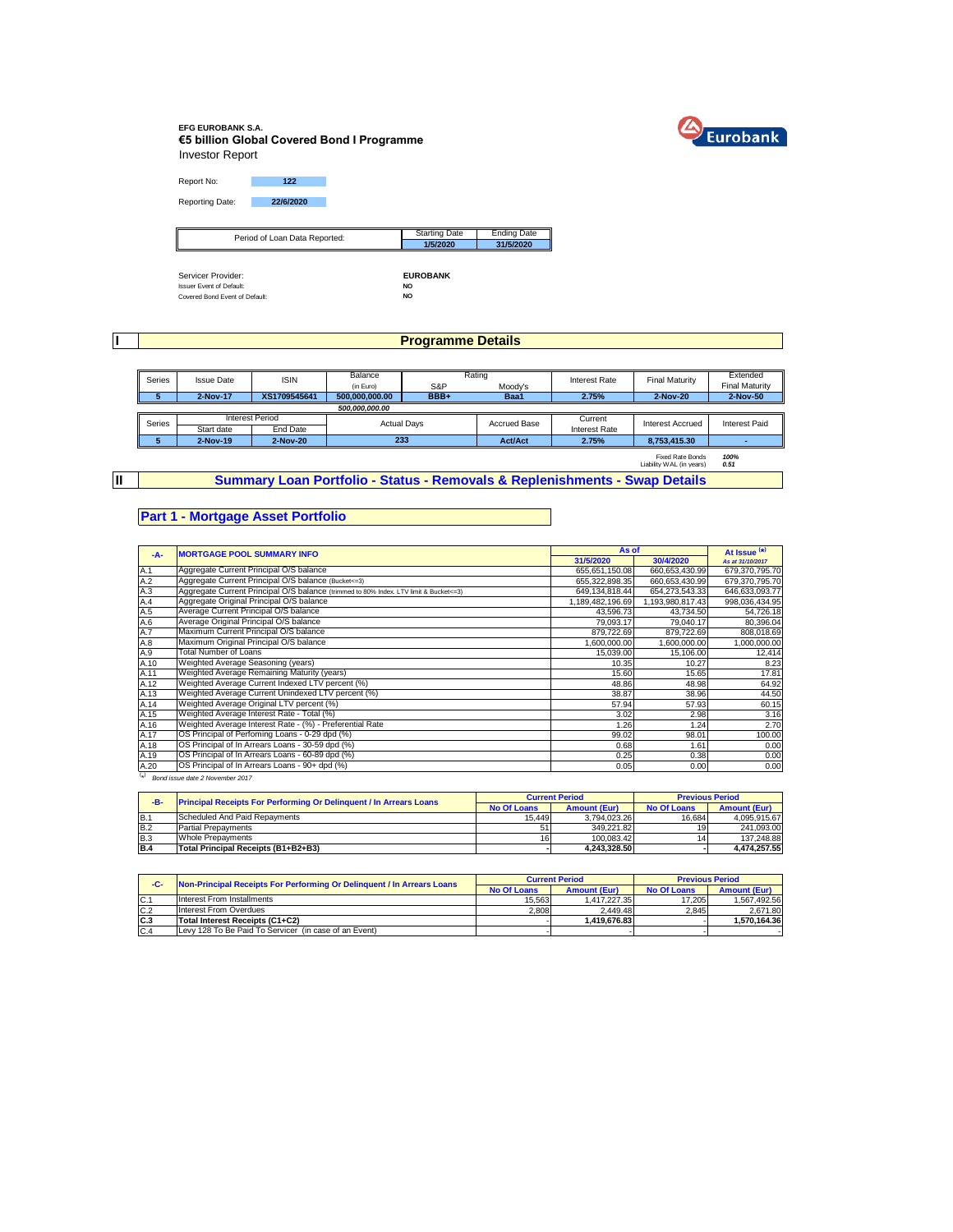# **Part 2 - Portfolio Status**

| -A- | <b>Portfolio Status</b>                       |                    | As of 31/5/2020     | <b>As at Previous Period</b> |                     |
|-----|-----------------------------------------------|--------------------|---------------------|------------------------------|---------------------|
|     |                                               | <b>No Of Loans</b> | <b>Amount (Eur)</b> | <b>No Of Loans</b>           | <b>Amount (Eur)</b> |
| A.1 | Performing Loans                              | 14.906             | 649.255.640.57      | 14.812                       | 647.499.232.99      |
| A.2 | Delinguent/In Arrears Loans 30 Day To 89 Days | 127                | 6.067.257.78        | 294                          | 13.154.198.00       |
| A.3 | Totals (A1+ A2)                               | 15.033             | 655.322.898.35      | 15.106                       | 660.653.430.99      |
| A.4 | In Arrears Loans 90 Days To 360 Days          |                    | 328.251.73          |                              | 0.00                |
| A.5 | Denounced Loans                               |                    | 0.00                |                              | 0.00                |
| A.6 | Totals (A4+ A5)                               |                    | 328.251.73          |                              | 0.00                |

| -B-        | <b>Breakdown of In Arrears Loans Number Of Days Past Due</b> |                    | As of 31/5/2020     | <b>As at Previous Period</b> |                     |
|------------|--------------------------------------------------------------|--------------------|---------------------|------------------------------|---------------------|
|            |                                                              | <b>No Of Loans</b> | <b>Amount (Eur)</b> | <b>No Of Loans</b>           | <b>Amount (Eur)</b> |
| IB.1       | $30$ Days < Installment <= 59 Days                           | 94                 | 4.441.524.83        | 241                          | 10.657.522.39       |
| <b>B.2</b> | $60$ Davs < Installment <= 89 Davs                           | 33                 | 1.625.732.95        | 53                           | 2.496.675.61        |
| <b>B.3</b> | Total (B1+B2=A2)                                             | 127                | 6.067.257.78        | 294                          | 13.154.198.00       |
| <b>B.4</b> | 90 Days < Installment <= 119 Days                            |                    | 328.251.73          |                              | 0.00                |
| <b>B.5</b> | 120 Days < Installment <= 360 Days                           |                    | 0.00                |                              | 0.00                |
| <b>B.6</b> | Total (B4+B5=A4)                                             |                    | 328.251.73          |                              | 0.00                |

## **Part 3 - Replenished Loans - Removed Loans**

| -A- | <b>Loan Amounts During The Period</b> | Replenishment<br>Loans | <b>Removed</b><br>Loans |
|-----|---------------------------------------|------------------------|-------------------------|
| A.1 | <b>Total Outstanding Balance</b>      | 0.00                   | 764.407.13              |
| A.2 | Number of Loans                       |                        | 26                      |

| Ш | <b>Statutory Tests</b>                                                                                                                                                                                                                                                                                              | as of 31/5/2020                                                |      |
|---|---------------------------------------------------------------------------------------------------------------------------------------------------------------------------------------------------------------------------------------------------------------------------------------------------------------------|----------------------------------------------------------------|------|
|   | <b>Outstanding Bonds Principal</b><br>Outstanding Accrued Interest on Bonds <sup>1</sup><br><b>Total Bonds Amount</b>                                                                                                                                                                                               | 500,000,000.00<br>7,964,480.87<br>507,964,480.87               |      |
|   | Current Outstanding Balance of Loans                                                                                                                                                                                                                                                                                | 655.651.150.08                                                 |      |
|   | A. Adjusted Outstanding Principal of Loans <sup>2</sup><br>B. Accrued Interest on Loans<br>C. Outstanding Principal & accrued Interest of Marketable Assets<br>D. Aggregate Amount standing to the Credit of Trans.Account - excl. Commingling Res.<br>Z. WAV CB maturity x OS principal amount x Neg. Carry Factor | 649,134,818.44<br>1,583,950.49<br>0.00<br>0.00<br>1,076,388.89 |      |
|   | Nominal Value (A+B+C+D-Z)                                                                                                                                                                                                                                                                                           | 649,642,380.04                                                 |      |
|   | Bonds / Nominal Value Assets Percentage                                                                                                                                                                                                                                                                             | 634,955,601.09                                                 |      |
|   | <b>Nominal Value Test Result</b>                                                                                                                                                                                                                                                                                    |                                                                | Pass |
|   | <b>Net Present Value Test</b>                                                                                                                                                                                                                                                                                       |                                                                | Pass |
|   | Net Present Value<br>Net Present Value of Liabilities                                                                                                                                                                                                                                                               | 819,959,824.63<br>514, 164, 036.52                             |      |
|   | Parallel shift +200bps of current interest rate curve<br>Net Present Value<br>Net Present Value of Liabilities                                                                                                                                                                                                      | 804, 405, 260.59<br>509.851.061.42                             | Pass |
|   | Parallel shift -200bps of current interest rate curve<br>Net Present Value<br>Net Present Value of Liabilities                                                                                                                                                                                                      | 843.719.878.78<br>518,601,902.13                               | Pass |
|   | <b>Interest Rate Coverage Test</b>                                                                                                                                                                                                                                                                                  |                                                                | Pass |
|   | Interest expected to be received in respect of assets comprised in the Cover Pool during the 1st year<br>Interest due on all series of covered bonds during 1st year                                                                                                                                                | 16,733,402.31<br>13,750,000.00                                 |      |
|   | <b>Parameters</b>                                                                                                                                                                                                                                                                                                   |                                                                |      |
|   | LTV Cap<br>Asset Percentage BoG<br>Asset Percentage <sup>3</sup><br>Negative carry Margin                                                                                                                                                                                                                           | 80.00%<br>95.00%<br>80.00%<br>0.50%                            |      |
|   | Reserve Ledger <sup>4</sup>                                                                                                                                                                                                                                                                                         |                                                                |      |
|   | Opening Balance<br>Required Reserve Amount<br>Amount credited to the account to bring balance to Required Amount<br>Available (Outstanding) Reserve Amount                                                                                                                                                          | 13,750,000.00<br>13,750,000.00<br>0.00<br>13.750.000.00        |      |

<sup>1</sup> Outstanding Accrued Interest on Bonds as at end date of data reporting period<br><sup>2</sup> The adjusted Outstanding Principal of Loans is the current Principle Balance adjusted to a maximum of the LTV cap of the indexed propert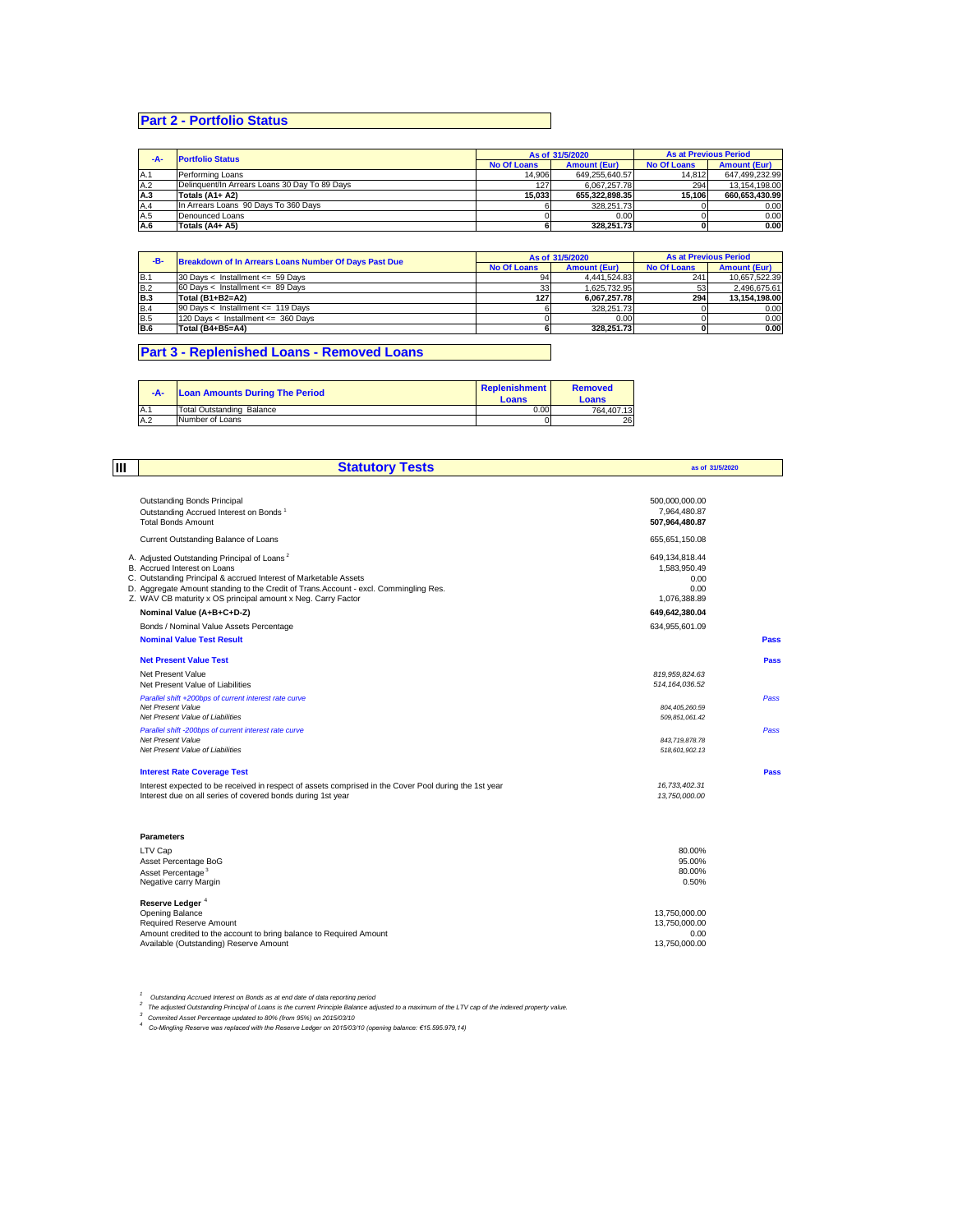**IV**

**Portfolio Stratifications**

|                                                     |                       | Portfolio Stratifications |                                 |                             |
|-----------------------------------------------------|-----------------------|---------------------------|---------------------------------|-----------------------------|
| <b>ORIGINAL LOAN AMOUNT</b>                         |                       |                           |                                 |                             |
|                                                     | Num of loans          | % of loans                | <b>Disbursed Amount</b>         | % of Disbursed              |
| $0 - 37.500$                                        | 1,907                 | 12.68%                    | 56,109,473.65                   | 4.72%                       |
| 37.501 - 75.000                                     | 6,984                 | 46.44%                    | 393,403,794.59                  | 33.07%                      |
| 75.001 - 100.000                                    | 3,099                 | 20.61%                    | 276,502,406.38                  | 23.25%                      |
| 100.001 - 150.000                                   | 2,197                 | 14.61%                    | 272,007,992.60                  | 22.87%                      |
| 150.001 - 250.000                                   | 698                   | 4.64%                     | 131,220,893.11                  | 11.03%                      |
| 250.001 - 500.000                                   | 135                   | 0.90%                     | 45,045,371.06                   | 3.79%                       |
| $500.001 +$                                         | 19                    | 0.13%                     | 15, 192, 265. 30                | 1.28%                       |
| <b>Grand Total</b>                                  | 15,039                | 100.00%                   | 1,189,482,196.69                | 100.00%                     |
|                                                     |                       |                           |                                 |                             |
| <b>OUTSTANDING LOAN AMOUNT</b>                      |                       |                           |                                 |                             |
| $0 - 37.500$                                        | Num of Loans<br>8,189 | % of loans<br>54.45%      | OS_Principal<br>168,807,698.33  | % of OS_Principal<br>25.75% |
| 37.501 - 75.000                                     | 4,768                 | 31.70%                    | 249,170,104.35                  | 38.00%                      |
| 75.001 - 100.000                                    | 1,086                 | 7.22%                     | 92,956,473.21                   | 14.18%                      |
| 100.001 - 150.000                                   | 722                   | 4.80%                     | 85,687,579.47                   | 13.07%                      |
| 150.001 - 250.000                                   | 223                   | 1.48%                     | 40,798,599.99                   | 6.22%                       |
| 250.001 - 500.000                                   | 44                    | 0.29%                     | 13,586,760.11                   | 2.07%                       |
| $500.001 +$                                         |                       | 0.05%                     | 4.643.934.62                    | 0.71%                       |
| <b>Grand Total</b>                                  | 15,039                | 100.00%                   | 655,651,150.08                  | 100.00%                     |
|                                                     |                       |                           |                                 |                             |
| <b>ORIGINATION DATE</b>                             |                       |                           |                                 |                             |
|                                                     | Num of Loans          | % of loans                | OS_Principal                    | % of OS_Principal           |
| 1995-2004                                           | 2,735                 | 18.19%                    | 80,114,615.63                   | 12.22%                      |
| 2005                                                | 1,903                 | 12.65%                    | 61,668,703.96                   | 9.41%                       |
| 2006                                                | 1,825                 | 12.14%                    | 56,505,642.39                   | 8.62%                       |
| 2007                                                | 818                   | 5.44%                     | 30,085,668.76                   | 4.59%                       |
| 2008                                                | 475                   | 3.16%                     | 19,644,504.02                   | 3.00%                       |
| 2009<br>2010                                        | 737<br>1,603          | 4.90%<br>10.66%           | 37,994,121.52<br>96,652,404.85  | 5.79%<br>14.74%             |
| 2011                                                | 1,588                 | 10.56%                    | 86,385,626.93                   | 13.18%                      |
| 2012                                                | 707                   | 4.70%                     | 35,648,335.65                   | 5.44%                       |
| 2013                                                | 455                   | 3.03%                     | 23,510,190.96                   | 3.59%                       |
| 2014                                                | 383                   | 2.55%                     | 21,370,439.26                   | 3.26%                       |
| 2015                                                | 510                   | 3.39%                     | 27,753,757.87                   | 4.23%                       |
| 2016                                                | 510                   | 3.39%                     | 29.500.087.75                   | 4.50%                       |
| 2017                                                | 352                   | 2.34%                     | 22,161,005.07                   | 3.38%                       |
| 2018                                                | 257                   | 1.71%                     | 16,189,133.03                   | 2.47%                       |
| 2019                                                | 181                   | 1.20%                     | 10,466,912.43                   | 1.60%                       |
| <b>Grand Total</b>                                  | 15,039                | 100.00%                   | 655,651,150.08                  | 100.00%                     |
|                                                     |                       |                           |                                 |                             |
| <b>MATURITY DATE</b>                                |                       |                           |                                 |                             |
| 2016 - 2020                                         | Num of Loans<br>291   | % of loans<br>1.93%       | OS Principal                    | % of OS Principal<br>0.14%  |
| 2021 - 2025                                         | 3,084                 | 20.51%                    | 889,352.23<br>50,715,307.39     | 7.74%                       |
| 2026 - 2030                                         | 3,677                 | 24.45%                    | 126,756,996.89                  | 19.33%                      |
| 2031 - 2035                                         | 3,341                 | 22.22%                    | 161,554,697.57                  | 24.64%                      |
| 2036 - 2040                                         | 2,373                 | 15.78%                    | 144,268,828.29                  | 22.00%                      |
| 2041 - 2045                                         | 1,491                 | 9.91%                     | 111,982,736.44                  | 17.08%                      |
| $2046 +$                                            | 782                   | 5.20%                     | 59,483,231.27                   | 9.07%                       |
| <b>Grand Total</b>                                  | 15,039                | 100.00%                   | 655,651,150.08                  | 100.00%                     |
|                                                     |                       |                           |                                 |                             |
| <b>REMAIN. TIME TO MATURITY</b>                     |                       |                           |                                 |                             |
|                                                     | Num of Loans          | % of loans                | ОS<br>Principal                 | % of OS Principal           |
| $0 - 40$ months                                     | 1,807                 | 12.02%                    | 16,270,241.52                   | 2.48%                       |
| 40.01 - 60 months                                   | 1,073                 | 7.13%                     | 23,288,143.58<br>46,023,076.32  | 3.55%                       |
| 60.01 - 90 months<br>90.01 - 120 months             | 1,716<br>1,638        | 11.41%<br>10.89%          | 60,057,969.22                   | 7.02%<br>9.16%              |
| 120.01 - 150 months                                 | 2,124                 | 14.12%                    | 88,245,000.68                   | 13.46%                      |
| 150.01 - 180 months                                 | 1,303                 | 8.66%                     | 66,837,410.98                   | 10.19%                      |
| over 180 months                                     | 5,378                 | 35.76%                    | 354,929,307.78                  | 54.13%                      |
| <b>Grand Total</b>                                  | 15,039                | 100.00%                   | 655,651,150.08                  | 100.00%                     |
|                                                     |                       |                           |                                 |                             |
| <b>INTEREST RATE - EURO DENOMINATED LOANS</b>       |                       |                           |                                 |                             |
|                                                     | Num of Loans          | % of loans                | OS Principal                    | % of OS Principal           |
| $0.00\% - 1.00\%$                                   | 155                   | 1.03%                     | 7,949,511.92                    | 1.21%                       |
| 1.01% - 2.00%                                       | 3,984                 | 26.49%                    | 150,405,552.88                  | 22.94%                      |
| 2.01% - 3.00%                                       | 4,069                 | 27.06%                    | 183, 171, 539.89                | 27.94%                      |
| $3.01\% - 4.00\%$                                   | 3,196                 | 21.25%                    | 183,568,676.14                  | 28.00%                      |
| 4.01% - 5.00%<br>5.01% - 6.00%                      | 2,604<br>792          | 17.31%<br>5.27%           | 101,558,938.44<br>24,345,587.13 | 15.49%<br>3.71%             |
| $6.01\% - 7.00\%$                                   | 224                   | 1.49%                     | 4,386,466.80                    | 0.67%                       |
| $7.01% +$                                           | 15                    | 0.10%                     | 264,876.88                      | 0.04%                       |
| <b>Grand Total</b>                                  | 15,039                | 100.00%                   | 655,651,150.08                  | 100.00%                     |
|                                                     |                       |                           |                                 |                             |
| <b>CURRENT LTV_Indexed (Euro by Daily F/X Rate)</b> |                       |                           |                                 |                             |
|                                                     | Num of Loans          | % of loans                | OS_Principal                    | % of OS_Principal           |
| $0.00\% - 20.00\%$                                  | 3,733                 | 24.82%                    | 61,228,567.25                   | 9.34%                       |
| 20.01% - 30.00%                                     | 2,323                 | 15.45%                    | 79.268.231.79                   | 12.09%                      |
| 30.01% - 40.00%                                     | 2,213                 | 14.72%                    | 96,095,640.09                   | 14.66%                      |
| 40.01% - 50.00%                                     | 2,164                 | 14.39%                    | 113,965,116.37                  | 17.38%                      |
| 50.01% - 60.00%                                     | 1,811                 | 12.04%                    | 112,819,753.72                  | 17.21%                      |
| 60.01% - 70.00%                                     | 1,365                 | 9.08%                     | 91,518,542.81<br>50,452,613.94  | 13.96%<br>7.70%             |
| 70.01% - 80.00%<br>80.01% - 90.00%                  | 735<br>417            | 4.89%<br>2.77%            | 28,809,688.92                   | 4.39%                       |
|                                                     |                       |                           |                                 |                             |
|                                                     |                       |                           |                                 |                             |
| 90.01% - 100.00%<br>$100.00\% +$                    | 242<br>36             | 1.61%<br>0.24%            | 18,490,959.85<br>3,002,035.34   | 2.82%<br>0.46%              |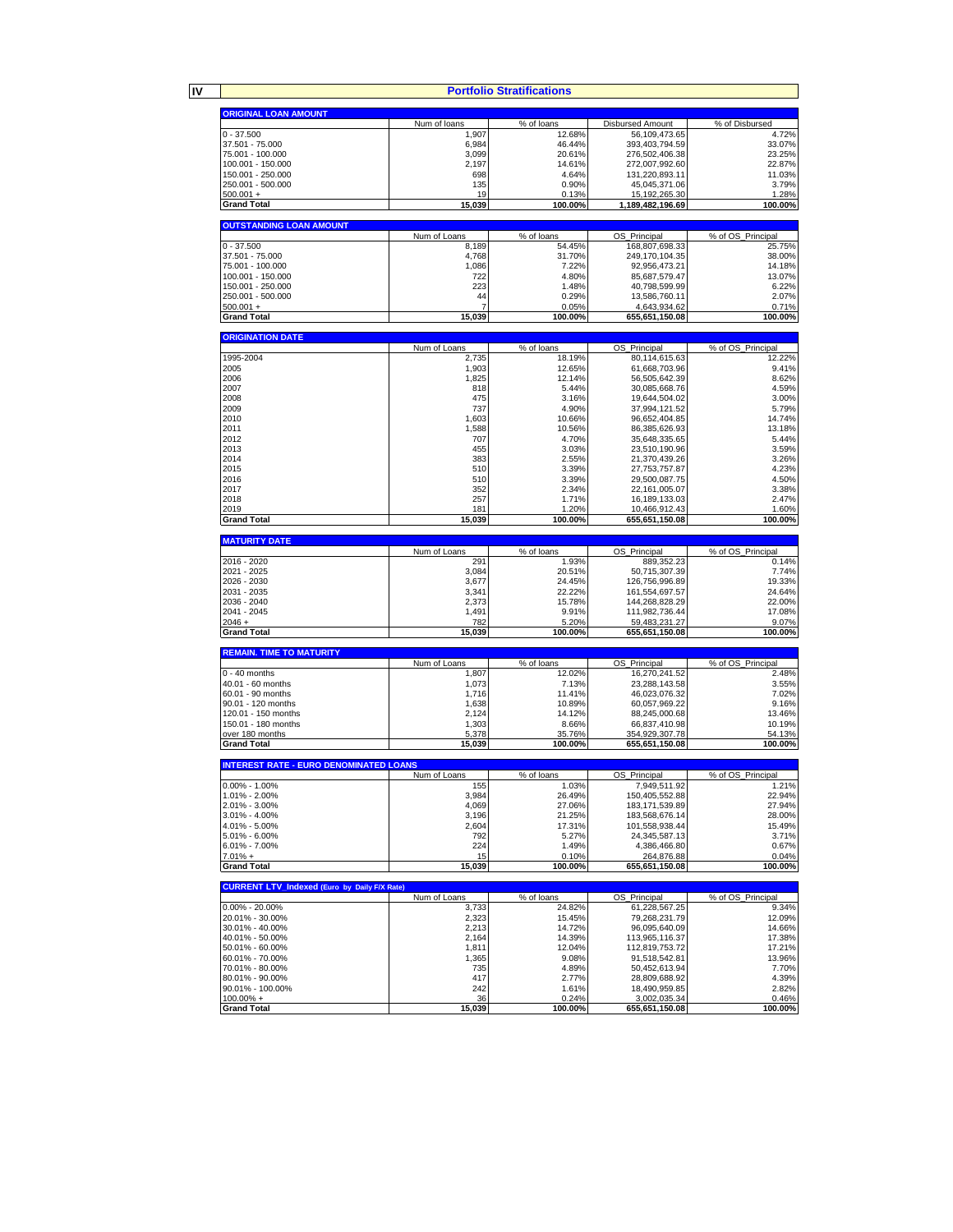| <b>CURRENT LTV_Unindexed (Euro by Daily F/X Rate)</b> |                        | % of loans                    | OS                                  | % of OS Principal           |
|-------------------------------------------------------|------------------------|-------------------------------|-------------------------------------|-----------------------------|
| $0.00\% - 20.00\%$                                    | Num of Loans<br>5,070  | 33.71%                        | Principal<br>102,409,444.83         | 15.62%                      |
| 20.01% - 30.00%                                       | 2,800                  | 18.62%                        | 115,263,018.77                      | 17.58%                      |
| 30.01% - 40.00%                                       | 2,669                  | 17.75%                        | 136, 179, 345. 12                   | 20.77%                      |
| 40.01% - 50.00%                                       | 2,179                  | 14.49%                        | 132, 147, 483. 73                   | 20.16%                      |
| 50.01% - 60.00%                                       | 1,384                  | 9.20%                         | 94,654,228.59                       | 14.44%                      |
| 60.01% - 70.00%<br>70.01% - 80.00%                    | 765<br>154             | 5.09%<br>1.02%                | 59,290,515.43<br>13,983,974.40      | 9.04%<br>2.13%              |
| 80.01% - 90.00%                                       | 11                     | 0.07%                         | 749,529.93                          | 0.11%                       |
| 90.01% - 100.00%                                      | 4                      | 0.03%                         | 689,471.10                          | 0.11%                       |
| $100.00\% +$                                          | ٩                      | 0.02%                         | 284,138.18                          | 0.04%                       |
| <b>Grand Total</b>                                    | 15,039                 | 100.00%                       | 655,651,150.08                      | 100.00%                     |
| <b>ORIGINAL LTV</b><br>(Euro by Daily F/X Rate)       |                        |                               |                                     |                             |
|                                                       | Num of Loans           | % of loans                    | OS_Principal                        | % of OS_Principal           |
| $0.00\% - 20.00\%$<br>20.01% - 30.00%                 | 409<br>1,133           | 2.72%<br>7.53%                | 10.909.460.61<br>33,915,058.52      | 1.66%<br>5.17%              |
| 30.01% - 40.00%                                       | 1,966                  | 13.07%                        | 70,672,091.65                       | 10.78%                      |
| 40.01% - 50.00%                                       | 2,635                  | 17.52%                        | 108,869,528.02                      | 16.60%                      |
| 50.01% - 60.00%                                       | 2,911                  | 19.36%                        | 138,561,841.79                      | 21.13%                      |
| 60.01% - 70.00%                                       | 2,636                  | 17.53%                        | 127,476,178.23                      | 19.44%                      |
| 70.01% - 80.00%<br>80.01% - 90.00%                    | 2,360                  | 15.69%                        | 114,526,304.82                      | 17.47%                      |
| 90.01% - 100.00%                                      | 689<br>262             | 4.58%<br>1.74%                | 35,311,111.57<br>14,007,783.52      | 5.39%<br>2.14%              |
| $100.00\% +$                                          | 38                     | 0.25%                         | 1,401,791.35                        | 0.21%                       |
| <b>Grand Total</b>                                    | 15,039                 | 100.00%                       | 655,651,150.08                      | 100.00%                     |
| <b>LOCATION OF PROPERTY</b>                           |                        |                               |                                     |                             |
|                                                       | Num of Loans           | $\overline{\%}$ of loans      | OS_Principal                        | % of OS_Principal           |
| Attica<br>Thessaloniki                                | 6,175<br>2,099         | 41.06%<br>13.96%              | 298,669,789.37<br>85,634,833.10     | 45.55%<br>13.06%            |
| Macedonia                                             | 1,735                  | 11.54%                        | 63,173,707.80                       | 9.64%                       |
| Peloponnese                                           | 1,039                  | 6.91%                         | 41, 175, 115.35                     | 6.28%                       |
| Thessaly                                              | 1,058                  | 7.04%                         | 39,744,667.30                       | 6.06%                       |
| Sterea Ellada                                         | 824                    | 5.48%                         | 32,322,348.16                       | 4.93%                       |
| Creta Island                                          | 524                    | 3.48%                         | 25,440,022.10                       | 3.88%                       |
| Ionian Islands<br>Thrace                              | 243<br>519             | 1.62%                         | 11,144,053.93<br>19,570,661.76      | 1.70%<br>2.98%              |
| Epirus                                                | 395                    | 3.45%<br>2.63%                | 15,808,141.77                       | 2.41%                       |
| Aegean Islands                                        | 428                    | 2.85%                         | 22,967,809.44                       | 3.50%                       |
| <b>Grand Total</b>                                    | 15,039                 | 100.00%                       | 655,651,150.08                      | 100.00%                     |
| <b>SEASONING</b>                                      |                        |                               |                                     |                             |
|                                                       | Num of Loans           | % of loans                    | OS_Principal                        | % of OS_Principal           |
| $0 - 12$                                              | 99                     | 0.66%                         | 5,048,511.58                        | 0.77%                       |
| 12 - 24<br>24 - 36                                    | 224<br>254             | 1.49%<br>1.69%                | 13,938,785.72<br>17,000,276.87      | 2.13%<br>2.59%              |
| $36 - 60$                                             | 896                    | 5.96%                         | 51,961,564.47                       | 7.93%                       |
| $60 - 96$                                             | 1,416                  | 9.42%                         | 75,818,312.55                       | 11.56%                      |
| over 96                                               | 12,150                 | 80.79%                        | 491,883,698.89                      | 75.02%                      |
| <b>Grand Total</b>                                    | 15,039                 | 100.00%                       | 655,651,150.08                      | 100.00%                     |
| <b>LEGAL LOAN TERM</b>                                |                        |                               |                                     |                             |
|                                                       | Num of Loans           | % of loans                    | OS_Principal                        | % of OS_Principal           |
| $0 - 5$ years<br>5 - 10 years                         | 14<br>387              | 0.09%<br>2.57%                | 188,361.45<br>7,363,045.88          | 0.03%<br>1.12%              |
| 10 - 15 years                                         | 2,398                  | 15.95%                        | 53,806,753.07                       | 8.21%                       |
| 15 - 20 years                                         | 3,889                  | 25.86%                        | 130,649,824.17                      | 19.93%                      |
| 20 - 25 years                                         | 3,266                  | 21.72%                        | 157, 151, 235.68                    | 23.97%                      |
| 25 - 30 years                                         | 3,652                  | 24.28%                        | 213,452,749.95                      | 32.56%                      |
| 30 - 35 years<br>$35$ years $+$                       | 707<br>726             | 4.70%<br>4.83%                | 47,456,686.34<br>45,582,493.54      | 7.24%<br>6.95%              |
| <b>Grand Total</b>                                    | 15,039                 | 100.00%                       | 655,651,150.08                      | 100.00%                     |
|                                                       |                        |                               |                                     |                             |
| <b>REAL ESTATE TYPE</b>                               | Num of Loans           | % of loans                    | OS Principal                        | % of OS Principal           |
| Flats                                                 | 11,662                 | 77.55%                        | 479,343,512.07                      | 73.11%                      |
| Hous                                                  | 3 377                  | 22 45%                        | 176 307 638 01                      | 26.89%                      |
| <b>Grand Total</b>                                    | <u>15,039</u>          | 100.00%                       | 655,651,150.08                      | 100.00%                     |
| <b>LOAN PURPOSE</b>                                   |                        |                               |                                     |                             |
| Construction                                          | Num of Loans<br>3,377  | $\sqrt{8}$ of loans<br>22.45% | OS_Principal<br>151,406,633.75      | % of OS_Principal<br>23.09% |
| Purchase                                              | 9,343                  | 62.13%                        | 425.340.911.55                      | 64.87%                      |
| Repair                                                | 2,135                  | 14.20%                        | 70,946,127.01                       | 10.82%                      |
| Construction (re-mortgage)                            | 19                     | 0.13%                         | 627,366.05                          | 0.10%                       |
| Purchase (re-mortgage)                                | 122                    | 0.81%                         | 5,559,656.62                        | 0.85%                       |
| Repair (re-mortgage)<br><b>Grand Total</b>            | 43<br>15,039           | 0.29%<br>100.00%              | 1,770,455.10<br>655,651,150.08      | 0.27%<br>100.00%            |
|                                                       |                        |                               |                                     |                             |
| <b>INTEREST PAYMENT FREQUENCY</b>                     | Num of Loans           | % of loans                    | OS_Principal                        | % of OS Principal           |
| FA                                                    | 14,997                 | 99.72%                        | 652,606,303.41                      | 99.54%                      |
| Balloon                                               | 42                     | 0.28%                         | 3,044,846.67                        | 0.46%                       |
| <b>Grand Total</b>                                    | 15,039                 | 100.00%                       | 655,651,150.08                      | 100.00%                     |
| <b>INTEREST RATE TYPE</b>                             |                        |                               |                                     |                             |
| Floating                                              | Num of Loans<br>14,538 | % of loans<br>96.67%          | OS Principal<br>638,325,919.62      | % of OS Principal<br>97.36% |
| <b>Fixed Converting to Floating</b>                   |                        |                               |                                     | 2.38%                       |
|                                                       | 384                    | 2.55%                         | 15,579,892.52                       |                             |
| <b>Fixed to Maturity</b>                              | 117                    | 0.78%                         | 1,745,337.94                        | 0.27%                       |
| <b>Grand Total</b>                                    | 15,039                 | 100.00%                       | 655,651,150.08<br>Fixed rate assets | 100.00%<br>2.64%            |